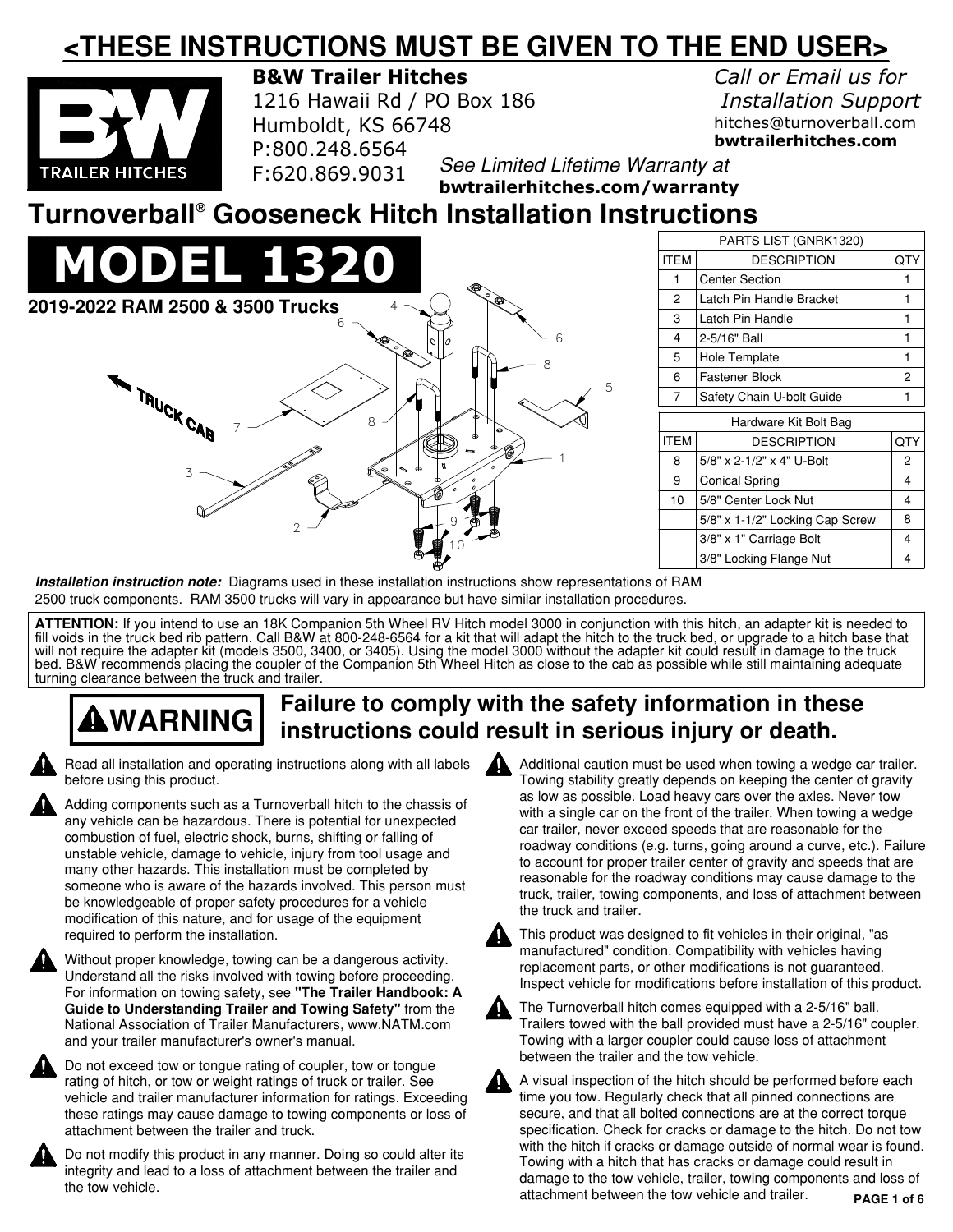# **PREPARE TO INSTALL**

**NOTICE:** In some instances, the ball should NOT be turned over and stowed in the socket. Doing so could cause damage to the truck's suspension. If the truck's suspension has a stabilizer between the top of the differential housing and the frame, as shown in Figure A1, the stowed ball could hit the stabilizer, damaging the truck's suspension.



**NOTE:** Remove all parts from the packaging and familiarize yourself with all the parts and tools required. Use the parts list on the front page to verify that all parts and hardware are present.

#### **TOOLS REQUIRED**

- Impact wrench or ratchet with 10mm, 9/16", & 15/16" sockets.
- Marking tool ( pencil or permanent marker)
- 3-1/2" hole saw **•** Flashlight
- Drill with  $11/16$ " &  $1/4$ " bits
- Ear protection **Conservation Conservation Conservation Conservation Conservation**
- Lifting device **Center punch**
- Tape measure e C-clamp
- Pry bar & Soap and water Ratchet strap
- Socket extensions & swivel socket
- **Determine cab clearance.** Under the truck bed, **1.** measure from the rear most vertical face of the C−channel frame cross member (over the axle) to the end of the bed, see Figure A2, Length A. Next, inside the bed, measure the length of the bed from the rear edge to the front, see Figure A2, Length B. Subtract the cross member measurement (Length A) from the bed measurement (Length B). Then subtract an additional 5−3/4" inches. This will give you the measurement from the center of the 2−5/16" ball location to the cab. Measure the distance from the center of the trailer's coupler to the farthest forward corner point of the trailer. Compare this distance to the measurement from the center of the 2−5/16" ball location to the cab. These measurements will allow you to see how much clearance you will have between the cab and the trailer while towing and turning, see Figure A3.
	- **WARNING:** Cab clearance on short bed trucks is very limited when towing certain trailers. Failure to ensure that there will be adequate clearance, may result in significant property damage, or serious injury.





**Figure A3:** Truck and trailer diagram.

- **Remove the spare tire (optional).** Following the vehicle manufacturer's instructions, remove the spare tire. This will provide easier access to the area where the hitch will be installed. **2.**
- **Remove the heat shield (optional).** Remove the bolts connecting the heat shield to the frame and set the heat shield aside for later installation. Eve protection 3.
	- **Position the vehicle.** Installation of the hitch requires the installer to be under the truck bed in the area of the rear axle. Lifting the vehicle makes this area more accessible to the installer, and improves the installation process. **4.**
		- **WARNING:** Lift vehicle using only equipment designed for lifting and positioning vehicles for service. Failure to do so may result in property damage, serious injury, or death.

**Prepare a lifting device (optional).** The purpose of the device is to safely hold the hitch in position during part of the installation. See Figure A4 for an example. **5.**



**Figure A4**

A simple mechanical lifting device is available for purchase from B&W.

**Remove fender liners as needed.** Some vehicles are equipped with various designs of plastic liners inside the rear wheel wells. If the liner in the driver side wheel well prevents access to the opening between the bed and the frame, just over the axle, it may need to be temporarily removed for handle installation. **6.**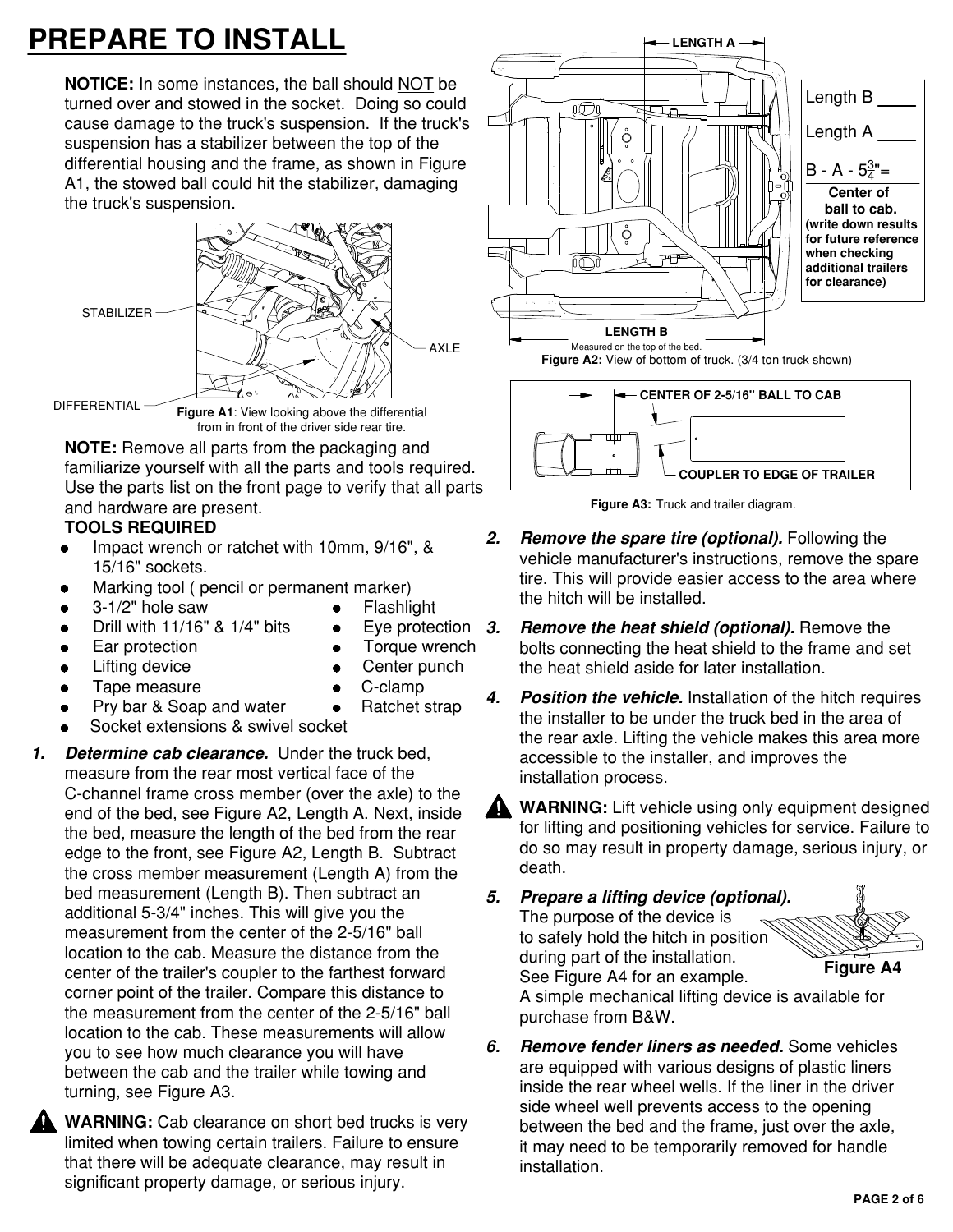**Disconnect the exhaust hanger.** Locate the exhaust hanger in the rear passenger portion of the truck. Disconnect the exhaust from the hanger to provide improved mounting access to the center section. It is recommended that a pry bar be used to aid in disconnecting the exhaust hanger, as shown in Figure A5. Using soap and water to lubricate the pin and the rubber hanger may aid in disconnection. **7.**



**Figure A5:** View looking under truck bed towards cab.

**Mark the location of the 3−1/2" hole.** Locate the hole marking template. The template will allow the drill location for the 3−1/2" hole to be marked. First, position the hole marking template above the frame cross member, as shown in Figure A7. Before the hole can be marked the template will need to be correctly positioned. Push the template up against the bottom of the truck bed. Move the template back until the formed flange is flat against the forward flange of the cross member. Slide the template so that the oval hole in the flange is in line with the hole in the cross member. Clamp the template to the flange in the cross member when the template is correctly positioned. There are two options for marking the center of the 3−1/2" hole. One location represented by the small round hole and one by the small square hole. The square hole is only for certain 3500 trucks with reinforcement plates welded to the frame cross member. These plates add one thickness of material to the cross member where the template references from. All other trucks with only one material thickness on the cross member will use the round hole, See Figure A6. Make a mark on the truck bed floor through the hole in the hole template using a marker, or other tool. Once the center point is marked, remove the template. Use a center punch to place an indention in the truck bed at the center of the mark. Using a drill and a 1/4" bit, drill a pilot hole through the bed in this location. **8.**



**Figure A6:** View looking under truck bed at cross member. **WITH REINFORCEMENT PLATES WITHOUT REINFORCEMENT PLATES**



**Figure A7:** View looking under truck bed towards cab. (Axle not shown)

**9. Cut the 3−1/2" diameter hole.** From the top side of the bed, use the pilot hole and a hole saw to create a 3−1/2" diameter hole in the truck bed floor. A saber saw equipped with a metal cutting blade may also be used if the 3−1/2" diameter circle is laid out on the bed floor around the center of the pilot hole. Remove any burrs created while cutting the hole. Do not allow any burrs to remain on the bottom side of the hole.

### **INSTALL CENTER SECTION**

- **CAUTION:** Turnoverball hitch components are heavy and may be cumbersome to handle. Failure to use proper lifting techniques and caution when handling these items could result in serious injury.
- **WARNING:** Most trucks have fuel lines, brake lines, electrical wires or other vehicle systems located along the frame rails or in the general area where B&W Turnoverball hitches install. Carefully examine the locations of these systems before installation. Make certain that these are not damaged during positioning hitch components, drilling holes, or tightening fasteners. Damage to these systems may result in property damage, serious injury, or death.
- **Remove plastic fasteners.** Before installing the center section, pull out any plastic fasteners attached to the rear flange of the frame cross member in the area where the center will install. These will be secured in a later step, see Figure B1. **1.**



**Figure B1:** View looking under truck bed towards cab.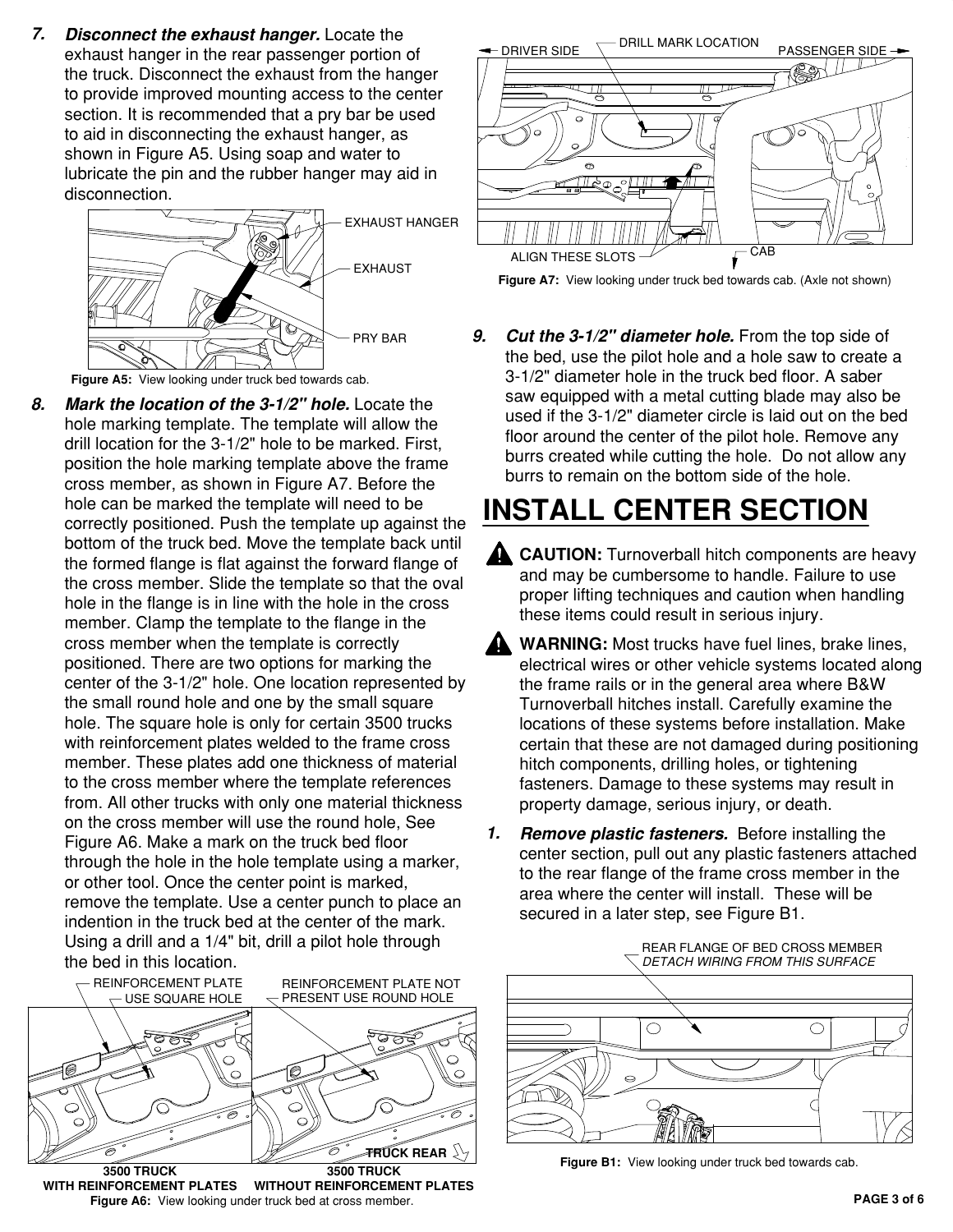**Position fastener blocks.** Locate the two fastener blocks. These will be installed between the bed and the top of the frame cross member so that the flanges of the nuts are down against the cross member and centered over the hitch mounting holes. These may be installed from the front or rear of the frame cross member. Figure B2 shows the install from the rear. The space between the bed and the frame cross member is very limited. The nuts must pass over the frame cross member while they are each in a different high rib of the truck bed. There is a slight depression in the frame cross member that allows more room for the nuts once they are on top of the cross member. Once the nuts are on top of the frame cross member, the fastener block can be rotated so that the nuts line up with the holes. **2.**



**Figure B2:** Looking under truck bed towards cab.

- **NOTICE:** On gas trucks the exhaust will need to be pulled over towards the driver side of the truck to allow tool access to the bolts on the passenger side of the truck. On diesel trucks the exhaust will need to be pulled straight down to allow the center to fit over the exhaust for installation. Use secure methods to hold the exhaust if working alone. As an example: a ratchet strap connected to the exhaust and to the driver side of the frame or the axle.
- **Position the center section.** With the latch pin mechanism on the driver side, raise the center section **6.** into place, as shown in Figure B3. In order to clear structures under the truck bed, the center will have to be lifted into place on an angle over the exhaust, then positioned directly under the frame cross member so that the raised portion of the center can be pushed straight up through the hole in the bed. Start a 5/8" flange head bolt through each hole in the forward and rear flanges into the threaded bushing in the center to hold the center in place. Next, while keeping the fastener blocks from rotating, install a 5/8" flange head bolt into each of the four holes under the fastener blocks until they are snug but not fully tight, see Figure B4. **3.**



**Figure B3:** Looking up at bed from in front of driver side tire.



**Figure B4:** Looking up at frame cross member under truck.

- **Check hitch position.** Check the location of the hitch socket inside the 3.5" hole in the bed. The socket should be aligned directly in the center of the hole. Rotate the hitch so that it is parallel to the flanges in the frame cross member. When the hitch is parallel to the cross member the gaps between the threaded bushings and the flanges of the frame cross member will be the same on the passenger and driver sides. The hitch must not be touching the brake lines that are anchored to the frame cross member. **4.**
- **Tighten the 5/8" bolts.** While keeping the center section square, tighten and torque the four 5/8" bolts which are threaded into the fastener blocks to 150 ft. lbs. Next, tighten the four 5/8" bolts in the forward and rear cross member flanges. The bolt on the forward flange on the driver side has limited access. A ratchet extension and swivel joint may need to be utilized. Once tightened, torque the bolts to 150 ft. lbs. **5.**
- **Secure plastic fasteners.** Replace the plastic fasteners that were pulled from the holes in the rear flange of the bed cross member.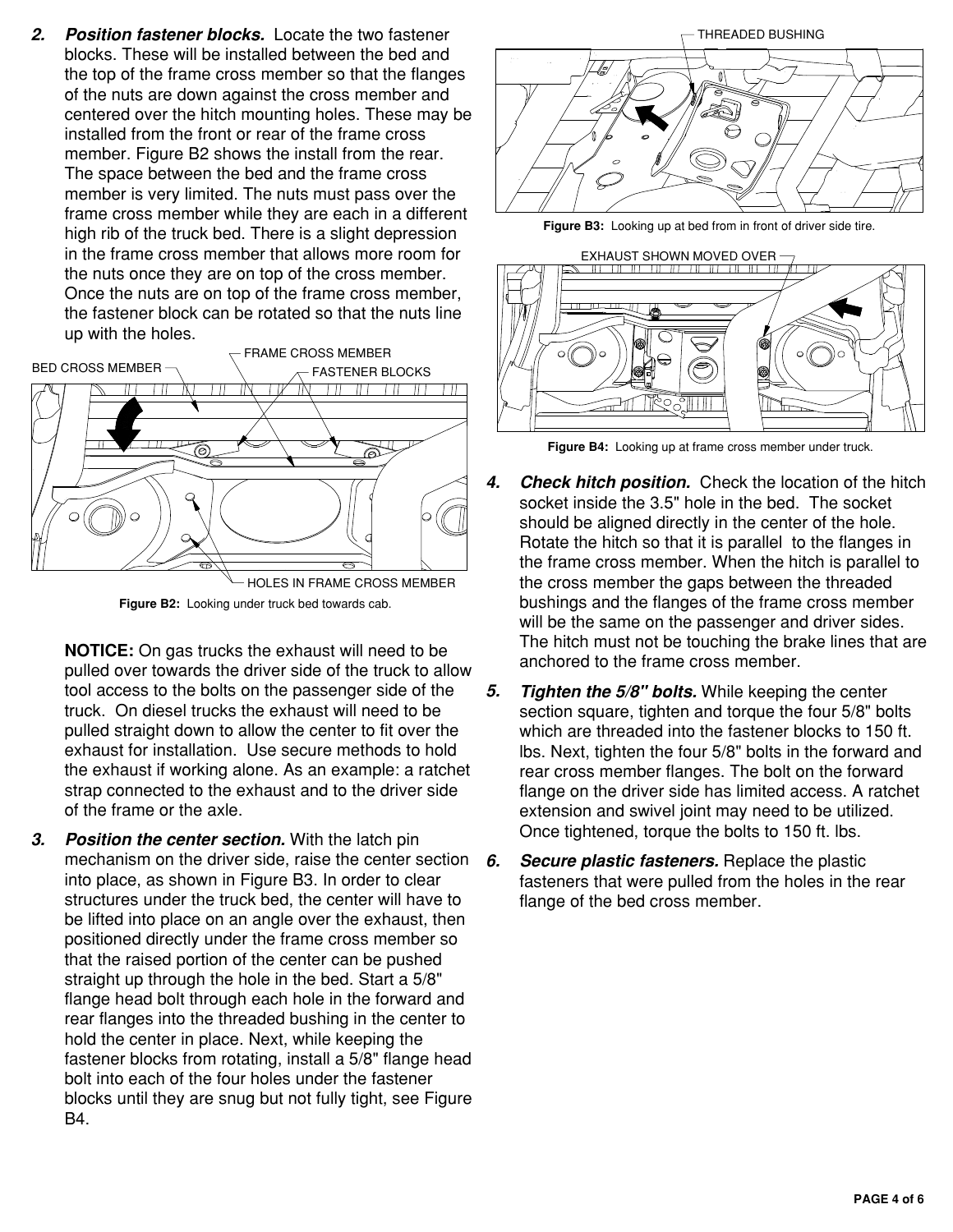# **3. INSTALL LATCH PIN HANDLE**

**Move wiring for handle install.** The handle may come into contact with part of the wiring harness running over the driver side of the frame, see Figure C1. Move the wire from this area of the frame by pulling the wiring down beside the frame in the inside of the truck. In some cases, fasteners may be present that will need to be pulled out of the frame. A wire tie may need to be used to keep the wire down out of the way of the handle. When correctly installed, no moving part of the handle should rub on any wires in your truck. **1.**



**Figure C1:** View looking into the driver side wheel well. **Figure C3:** View looking into driver side wheel well.

**2. Assemble the handle.** Locate the latch pin handle and the latch pin handle bracket. The handle has two assembly configurations. The holes at the end of the handle are for installation in RAM 2500 trucks. In this configuration the handle will be flipped up. The holes that are about 4 inches from the end are for RAM 3500 truck installations. In this configuration the handle will be flipped down. Assemble the pieces of the handle with two 3/8" carriage bolts and 3/8" locking flange nuts, making sure that the edge of the handle is in line with the edge of the bracket, see Figure C2. Torque the nuts to 30 ft. lbs.

#### **−RAM 2500 HANDLE ASSEMBLY−**



**Figure C2:** Latch handle assembly configurations.

**Install bolts.** Retract the latching mechanism in the center section by pulling on the tab with the square holes and pushing it toward the cab. From the top down, insert a 3/8" carriage bolt in each of the square holes in the latching mechanism.



**CAUTION:** Serious injury can occur due to the pinch point located at the intersection of the latching mechanism and the center section.

- **Position the latch pin handle.** Beginning under the vehicle "thread" the end of the handle in front of the brake lines and over the frame on the driver side. **4.**
- **2500 RAM handle installation**. Once the handle is **4a.** past the bed flange, as shown in Figure C3, move to the outside of the truck. The handle will need to be pulled under the plastic fender liner. Pull up on the bottom edge of the liner until it is possible to pull the handle out past the fender liner.



**Install the latch pin handle.** Attach the handle to the latching mechanism over the 3/8" carriage bolts with two 3/8" locking flange nuts, see Figure C4. Be sure that the handle is in the proper position and that it does not interfere with any other components of the vehicle. It may be necessary to adjust the handle position by loosening the 3/8" nuts and re−positioning the handle. Torque the nuts to 30 ft. lbs. to secure the handle. **5.** KEEP ALL BRAKE LINES TO PASSENGER SIDE OF HANDLE BRACKET.



**Figure C4:** Looking up at frame cross member under truck.

**NOTICE:** The latch handle must be positioned on the "cab side" of the brake lines directly over the axle.

- **3500 Ram Handle installation.** The handle may be **5a.** difficult to locate under the plastic fender liner, making a small cut out in the area above the handle may improve handle visibility.
- **PAGE 5 of 6 Secure Wiring.** The handle mechanism may contact the sensor wires that run along the brake lines in the area above the differential. Tie the wires down to the brake lines with a wire tie or other secure method to avoid damage to the wires, see Figure C4. **6.**